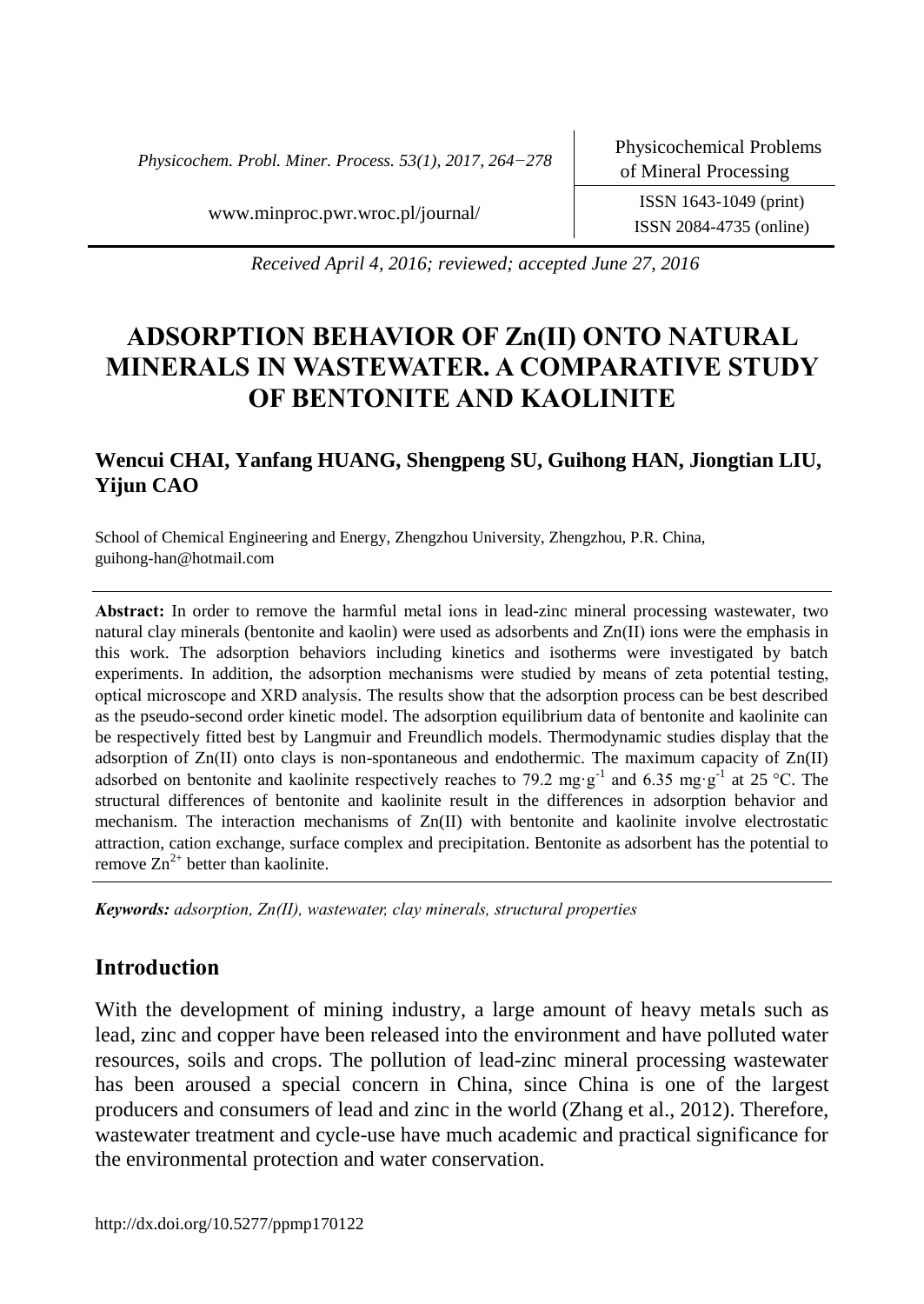Lead-zinc mineral processing wastewater mainly contains lead and zinc ions, suspended solid particles and some chemicals (Chen et al., 2009). There are many treatment techniques including coagulation precipitation, electrochemical treatment, ion flotation, adsorption, membrane technology and so on (Chen et al., 2009; Mavrov et al., 2006; Nunez et al., 2011; Polat et al., 2007; Singanan, 2011, Huang et al., 2016). Among these techniques, adsorption has been proved to be an effective and economic method for heavy metal wastewater treatment in terms of flexible operation, high adsorption capacity and easily accessible adsorbents (Fu et al., 2011; Jiang et al., 2010; Lollino et al., 2015; Melichova et al., 2013; Mohan et al., 2006; Srivastava et al., 2005; Wang et al., 2010).

Clay minerals are one of good adsorbent alternatives because of their large surface areas, high ion exchange capacities, layered structure and chemical/mechanical stability. Bentonite and kaolinite are two natural and common aluminosilicate clay minerals with smectitic structures. These two clays hold a permanent negative charge,  $\equiv$ X on the basal surfaces, and a smaller variable charge,  $\equiv$ SiOH on the mineral edges (Gu et al., 2008; Gu et al., 2010), which could provide plentiful adsorption sites for metal ions. There have been some studies using natural clays mainly bentonite and kaolinite to remove  $Zn(II)$  from aqueous solution (Dukic et al., 2015; Musso et al., 2014). The adsorption of Zn(II) onto natural bentonite and acid washed-kaolinite at acidic and neutral environment was reported (Sen et al., 2011; Arias et al., 2009). The results showed that the adsorption process followed pseudo-second-order kinetic model and the equilibrium adsorption was fitted better with Langmuir isotherm. Srivastava et al. (2005) investigated the adsorption behavior of Zn(II) with very low concentration  $(<8.66$  mg·dm<sup>-3</sup>) onto kaolinite. The results showed that ion exchange reaction occurred at pH<7.0 and inner-sphere surface complexes were prone to form at higher pH. However, similar studies were mainly focused on the influencing factors, kinetics and adsorption isotherms, without considering the difference in the clay structures and their properties (Mellah et al., 1997; Bereket et al., 1997; Sheta et al., 2003; Kaya et al., 2005; Veli et al., 2007; Kubilay et al., 2007). Therefore, the effects of clay structures and properties on adsorption process need to be further studied.

In this work, two natural silicate clay minerals, bentonite and kaolinite were used as Zn(II) adsorbents to evaluate their adsorption behaviors. The factors influencing the adsorption process, kinetics, isotherms and thermodynamics were investigated. What is important is that, the difference in adsorption mechanisms between two clays was inspected using advanced analysis techniques including optical microscope, scanning electron micrographs, X-ray diffraction and microscopic electrophoresis analysis.

#### **Experimental**

#### **Materials**

The bentonite (montmorillonite content of 95.8%) was obtained from a mineral processing plant in India. The kaolinite (analytical grade) was purchased from Tianjin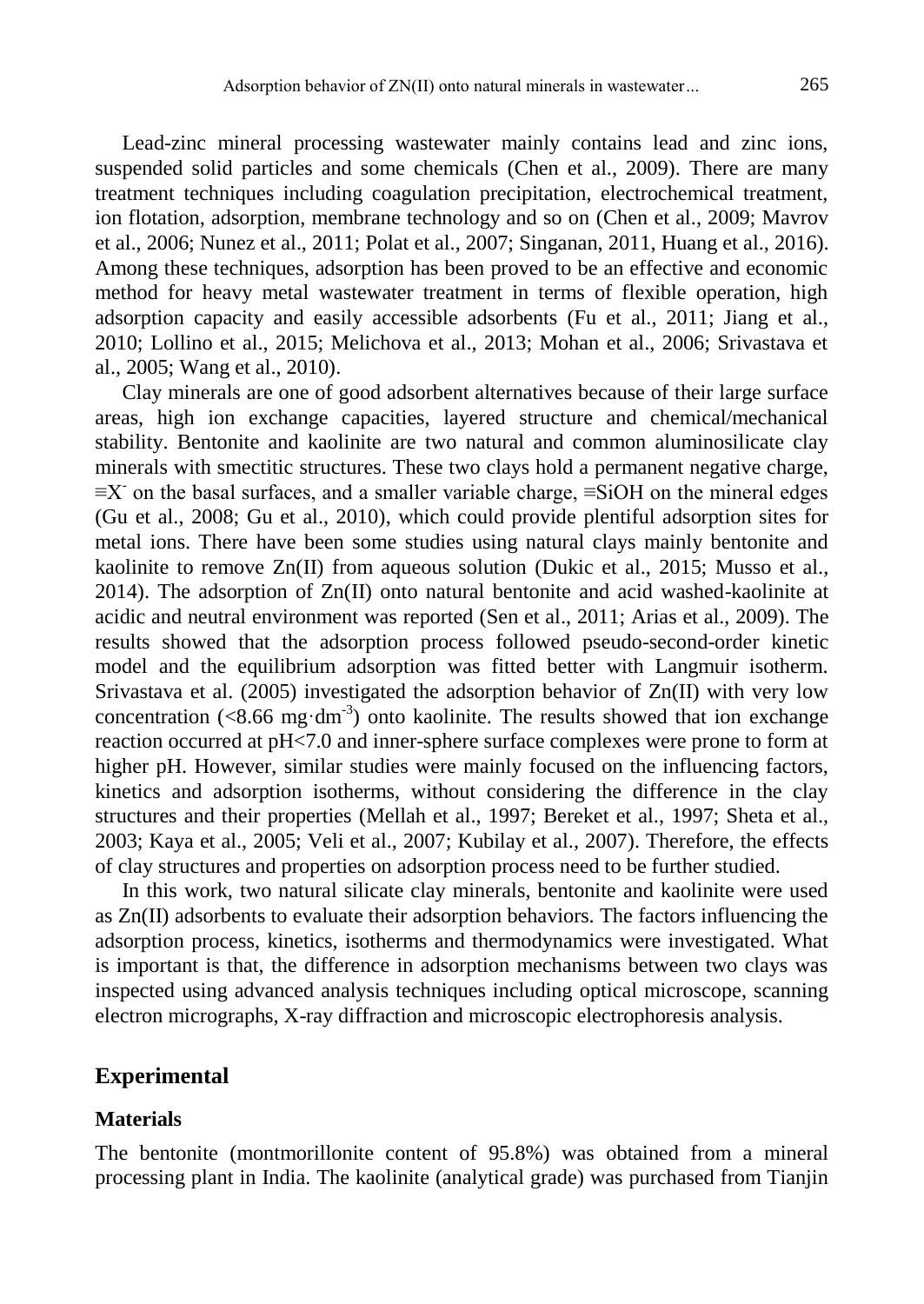Chemical Reagent Technologies Co., Ltd, China. Both clay samples were further dried at 105 °C for 24 h. The specific surface areas of two clay samples were measured using a surface area tester (NOVA ST-2000, America) and calculated by the BJH method. The specific surface area of bentonite and kaolinite is 17.767  $m^2 \cdot g^{-1}$  and 10.562  $m^2 g^{-1}$  respectively. The equilibrium pH method was used to determine and calculate CEC values for the two clays (Jackson, 1962; Aprile et al., 2012). The CEC of bentonite and kaolinite is respectively 86.4 and 13.5 meq/100 g clay.

Unless specifically noted, all reagents used in the experiments were analytical grade and were used without further purification. A  $1000$  mg·dm<sup>-3</sup> stock solution of  $Zn(II)$  was prepared by dissolving 4.40 g of  $ZnSO<sub>4</sub>·7H<sub>2</sub>O$  into ultrapure water and then diluted to 1000 cm<sup>3</sup>. Working solutions of  $Zn(II)$  were prepared from the stock solution by dilution with ultrapure water.

Dithizone  $(C_{13}H_{12}N_4S$ , Macklin) and Tween-80  $(C_{24}H_{44}O_6(C_2H_4O)_n$ , Kermel) were used for  $Zn(II)$  determination. Nitric acid  $(HNO<sub>3</sub>)$  and sodium hydroxide (NaOH) were used as regulators to adjust pH, and both of them were purchased from Sinochem, China. Ultrapure water (18.2 M $\Omega$ ·cm) was generated with a Barnstead NANO Pure Diamond Water Purification System.

#### **Characterization**

Zn(II) concentrations were tested by dithizone water phase spectrophotometry method, which was modified according to *UDC 614.777:543.42:546.47*. The photometric measurements were performed at 525 nm with a model TU-1901 double-beam ultraviolet and visible spectrophotometer (UV-Vis, PERSEE, China) with ultrapure water as the reference solution.

Zeta potentials of clays were measured with a JS94H2 model microscopic electrophoresis apparatus (Powereach.com, China) and each test was repeated four times. The pH values of samples were checked by acidometer PHSJ-4A. The particle sizes of clay minerals were observed and analyzed by using the optical microscope software (ZEISS Axio Scope. A1, Germany), and  $d_{90}$  was defined as the apparent particle size relevant to 90% of cumulative distribution. Scanning electron micrographs (SEM) were obtained using a scanning electron microscope (JOEL JSM-7500F, Japan). X-ray diffractions (XRD) were obtained using a D8 Advance (Bruker) X-ray diffract meter with Cu K $\alpha$  radiation ( $\lambda = 1.5418$  Å). The samples were scanned at a scan rate of  $0.02$  s<sup>-1</sup> in a 2 $\theta$  range of 4–80.

#### **Adsorption experiments**

All the experiments were conducted using a batch equilibration approach at a constant temperature (25 °C). The 250 cm<sup>3</sup> Erlenmeyer flasks containing the clays and metal solution were shaken for a certain time in a thermostatic rotary shaker operating at 150 rpm and then centrifuged (5 min, 8000 rpm) immediately. The concentration of  $Zn(II)$ in supernatant was determined by UV-Vis. The adsorption percentage (%) Zn(II) ions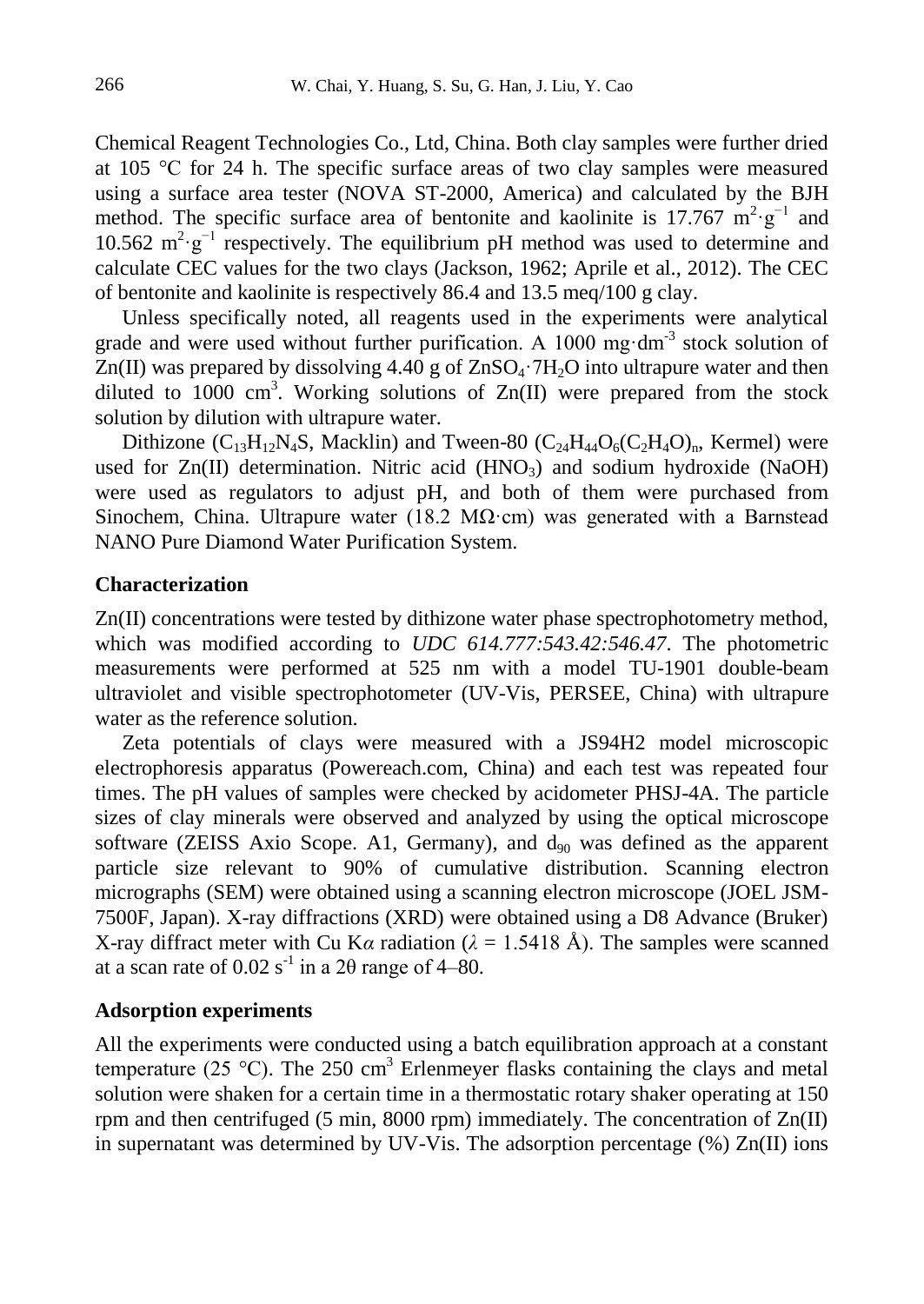onto clay minerals and the adsorption capacity  $q_e$  (mg·g<sup>-1</sup>) after equilibrium was calculated by equations as follows:

Adsorption percentage = 
$$
\frac{C_0 - C_e}{C_0} \cdot 100
$$
 (1)

$$
q_{\rm e} = \frac{(c_0 - c_{\rm e})V}{m} \tag{2}
$$

where  $C_0$  is the initial concentration of  $Zn(II)$  ions (mg·dm<sup>-3</sup>),  $C_e$  is the final or equilibrium concentration (mg·dm<sup>-3</sup>), *V* is the volume of  $\text{Zn(II)}$  solution (cm<sup>3</sup>), and *m* is the weight of clay  $(g)$ .

The concentration of clay was 8  $g \cdot dm^{-3}$  for bentonite and 100  $g \cdot dm^{-3}$  for kaolinite, and the initial concentration of  $Zn(II)$  ions was set as 100 mg·dm<sup>-3</sup> with pH 6.0, unless other stated. Figure 1 shows the mole fraction of hydrolyzed Zn(II) species relative to total soluble metal concentration at 25 °C. It is clearly that the main species is  $\text{Zn}^{2+}$  at pH=6. The effect of solution pH on adsorption was studied by adjusting the initial solution pH from 1 to 9.



Fig. 1. Mole fraction of hydrolyzed Zn(II) species relative to total soluble metal concentration at 25 °C

The adsorption kinetics were performed by collecting samples at definite intervals time in the range of 5–90 min. The adsorption isotherms were obtained by varying the initial concentrations of Zn(II) from 100 to 600 mg·dm<sup>-3</sup> at 25 °C, 35 °C and 45 °C. The thermodynamics were calculated from the temperature dependent adsorption isotherms. All the experiments were conducted in triplicate to get more accurate results. Statistical analysis was conducted with Origin pro 8.5 software.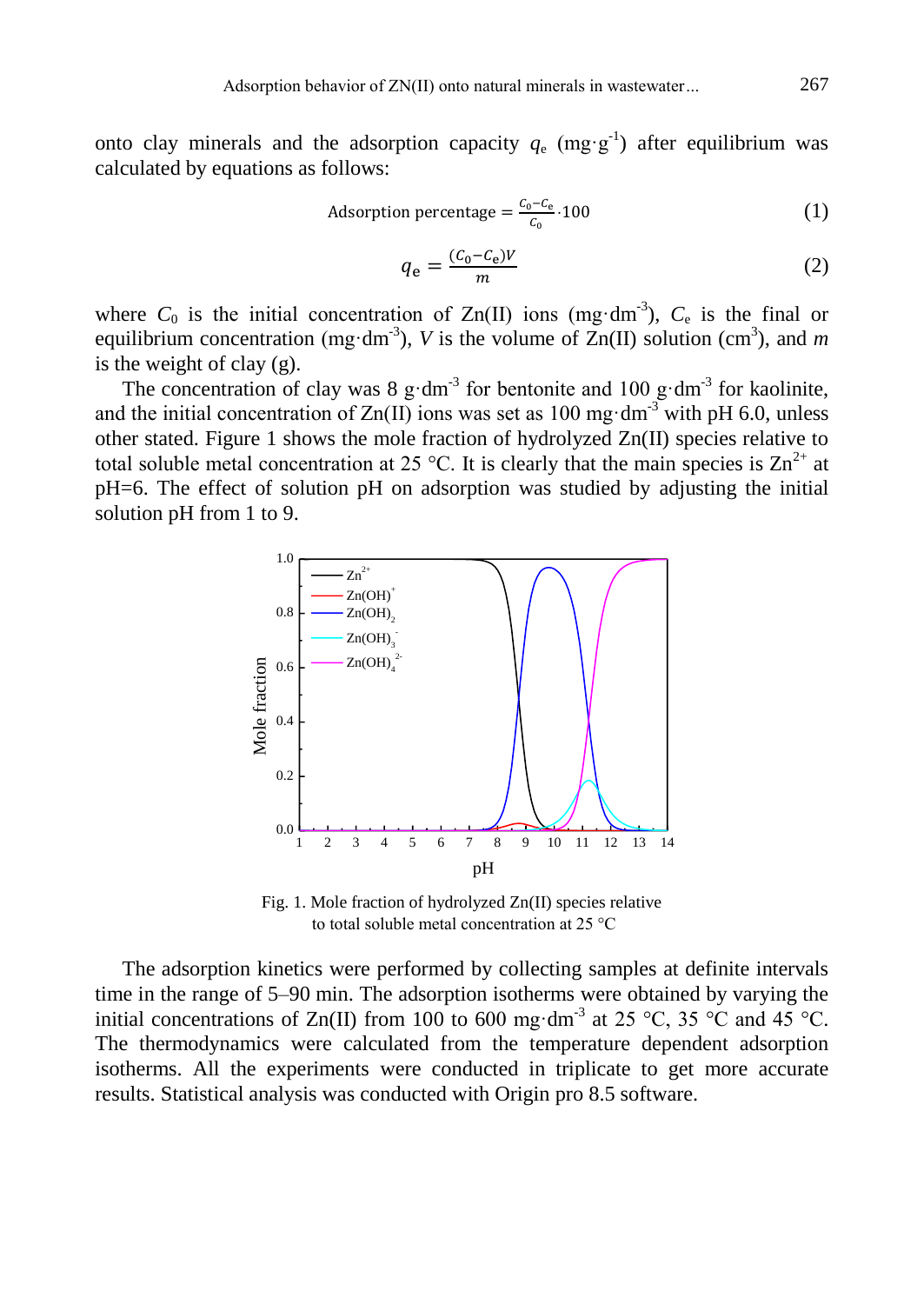### **Results and discussion**

#### **Effect of initial pH**

The solution pH is an important factor, which affects the surface charge of clays and the degree of ionization and specification of Zn(II) (Gu et al., 2007; Srivastava et al., 2005). The effect of initial pH on adsorption of  $Zn(II)$  is shown in Fig. 2(a). In the lower pH range, the absorption increases rapidly with the increasing pH. However, the solution pH has a slight impact on the adsorption at the pH range of 8-9. This result lies in the formation of a  $Zn(II)$  oxyhydroxide layer coating on the clay surface decreasing Zn(II) adsorption. Therefore, the adsorption at higher pH values also involve the formation of metal complexes  $(Zn(OH)^+, Zn(OH)_3$  etc.) and hydroxide precipitation  $(Zn(OH)<sub>2</sub>)$ .



Fig. 2. Effect of pH on Zn(II) adsorption (a) and zeta potential of two clays (b)

The surface charge of clays is a function of pH and can be indicated by zeta potential, which has a great influence on the adsorption capacity of clays (Chakir et al., 2002; Niriella et al., 2006). The zeta potentials of bentonite and kaolinite are shown in Fig. 7(b). It can be seen that the zeta potential of bentonite is strongly negative and the iso-electric point (IEP) cannot be seen. In contrast, the zeta potential of kaolinite decreases with the increasing pH, and the IEP of kaolinite can be tested as  $pH=2.28$ . At lower  $pH \leq 4$ , the zeta potential of clays is less negative, which results in the weak electrostatic attraction between Zn(II) ions and the clay surface and ultimately leads to the poor  $Zn(II)$  adsorption at lower pH. The low adsorption is also due to the competition adsorption between hydrogen ions in solution and  $Zn(\Pi)$  ions for the active sites on clay surfaces (Zhang et al., 2010). In addition, the more negative charge of bentonite is the reason that bentonite has a higher adsorption capacity than kaolinite over the whole pH range from 2 to 9.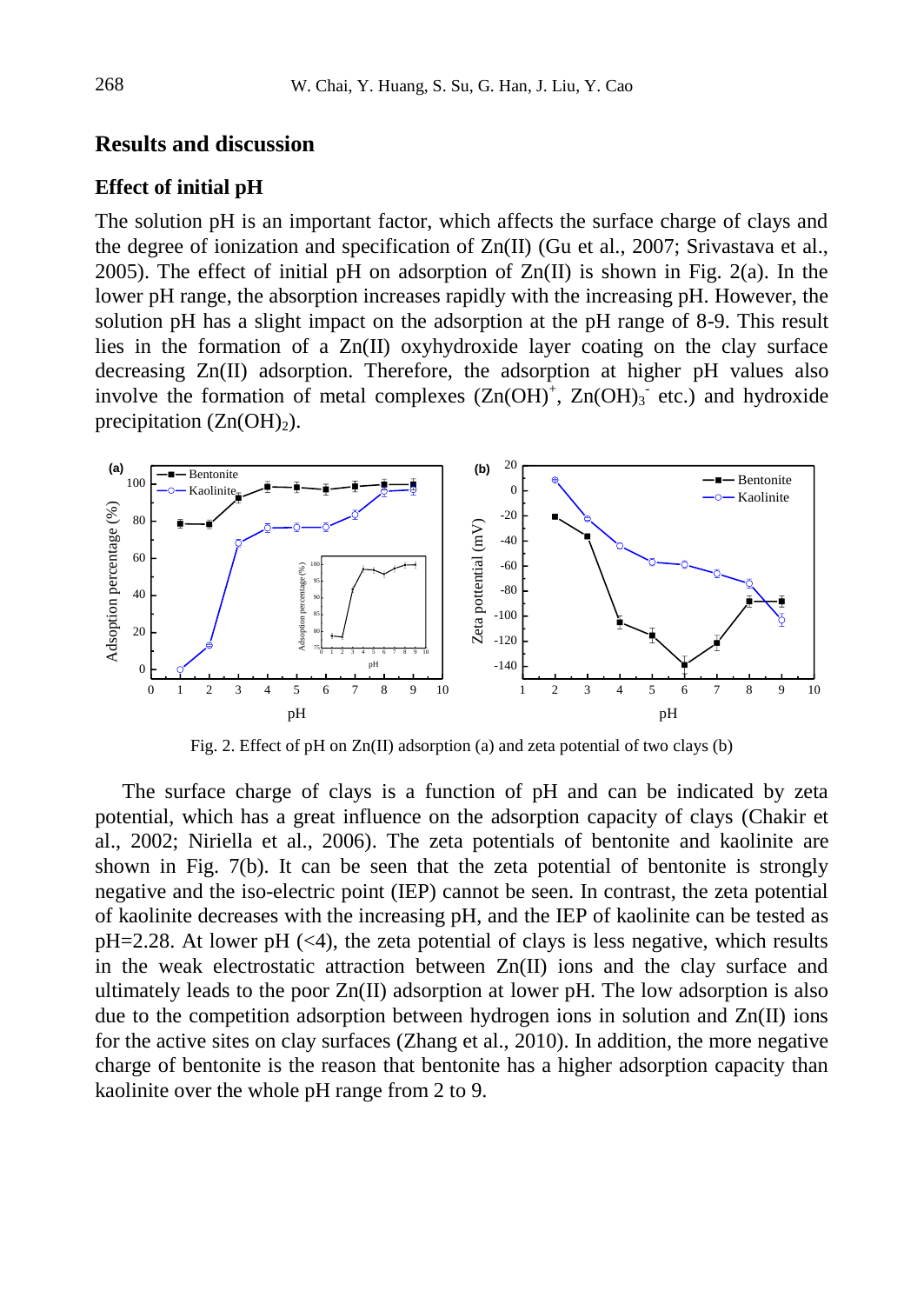#### **Effect of contact time and adsorption kinetics**

Figure 3 shows the adsorption capacity of two clays as a function of contact time. Apparently the adsorption of  $Zn(\Pi)$  increases with time and the equilibrium is reached within 30 min for bentonite and 60 min for kaolinite. The adsorption of  $Zn(\text{II})$  is rapid during the first 5 min and then it gradually increases slowly. The reason for this is that at the start there are abundant adsorption sites on clay minerals available for combining and  $Zn(\Pi)$  concentration in the solution is high. As it closes to equilibrium, the adsorption sites are almost occupied by  $Zn(\Pi)$  ions, and the surface and interlays of clay become difficult to be combined and filled in. The two stage adsorption with the first stage rapid and the second stage slow has also been reported in other literatures (El-Ashtoukhy et al., 2008; Zhang et al., 2011). It is obvious that bentonite has a higher capacity than kaolinite, and the maximum Zn(II) adsorption capacity of bentonite and kaolinite is 11.88 mg·g<sup>-1</sup> and 0.87 mg·g<sup>-1</sup> respectively.



Fig. 3. Effect of contact time on Zn(II) adsorption

To inspect the rate processes of  $Zn(II)$  transporting from solution to clay- $Zn(II)$ interface, the adsorption kinetics were tested with the following well known models: pseudo-first order and pseudo-second order were utilized. The pseudo-first order equation is:

$$
q_t = q_e[1 - \exp(-k_1 t)]\tag{3}
$$

where  $k_1$  (min<sup>-1</sup>) is the pseudo-first order kinetic constant,  $q_t$  (mg·g<sup>-1</sup>) is the adsorption capacity at time *t* (Futalan et al., 2011; Gerente et al., 2007). The pseudo-second order kinetic equation is given by the linear form:

$$
\frac{t}{q_t} = \frac{1}{k_2 q_e^2} + \frac{1}{q_e} \cdot t = \frac{1}{v_0} + \frac{1}{q_e} \cdot t \tag{4}
$$

where  $k_2$  (g·mg<sup>-1</sup>·min<sup>-1</sup>) is the pseudo-second order kinetic constant,  $v_0$  (mg·g<sup>-1</sup>·min<sup>-1</sup>) is the initial adsorption rate (Gerente et al., 2007).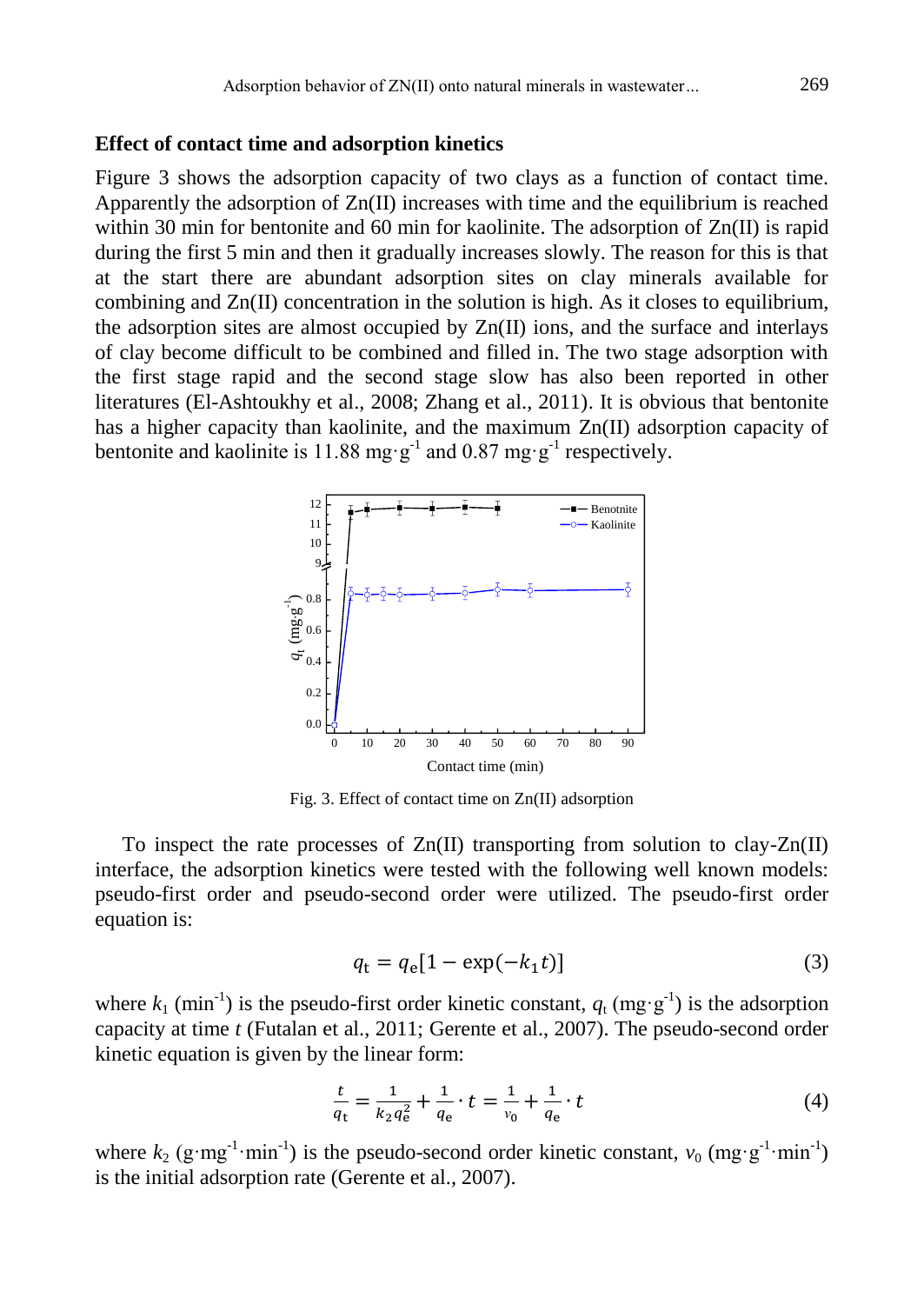The kinetic data were fitted by the two kinetic models and the plots  $(q_e \text{ vs } t)$  are given in Fig. 4 and the kinetic parameters are listed in Table 1. Based on the correlation coefficients  $(R^2)$ , the kinetics of  $Zn(II)$  adsorption on two clays can be described well by pseudo-second order kinetic equation ( $\mathbb{R}^2 > 0.999$ ). The initial adsorption rate of bentonite  $(v_0, 252.53 \text{ mg} \cdot \text{g}^{-1} \cdot \text{min}^{-1})$  is much higher than that of kaolinite (1.78 mg·g<sup>-1</sup>·min<sup>-1</sup>), which can be attributed to the expanded lattice of bentonite (Chakir et al., 2002). However, the rate constant of bentonite  $(k_2, 1.80 \text{ g} \cdot \text{mg})$ <sup>1</sup>·min<sup>-1</sup>) is lower than that of kaolinite (2.37 mg·g<sup>-1</sup>·min<sup>-1</sup>). This should be owing to the lower bentonite concentration, which means more competition between Zn(II) ions in binding to the fewer adsorption sites. The  $q_e$  values of bentonite (11.85 mg·g<sup>-1</sup>) and kaolinite (0.87 mg·g<sup>-1</sup>) show a better agreement with experimental values (11.88 and 0.87 mg·g<sup>-1</sup> respectively).



Fig. 4. Pseudo-first order plots (a) and pseudo-second order plots (b) for Zn(II) adsorption

| Clay<br>minerals | Pseudo-first order |       |         | Pseudo-second order |       |        |         |
|------------------|--------------------|-------|---------|---------------------|-------|--------|---------|
|                  | K1                 | $q_e$ | $R^2$   | K2                  | $q_e$ | $v_0$  | D٠      |
| <b>Bentonite</b> | 0.81               | 11.82 | 0.99993 | 1.80                | 11.85 | 252.53 | 0.99998 |
| Kaolinite        | 0.95               | 0.85  | 0.99743 | 2.37                | 0.87  | 178    | 0.99976 |

Table 1. Kinetic parameters for adsorption of Zn(II) on two clays

#### **Adsorption isotherms**

To investigate the maximum adsorption capacity of clays for  $Zn(\Pi)$  ions, the equilibrium concentrations of Zn(II) ions in the solid phase and in the liquid phase were modeled by common isotherms namely Langmuir isotherm and Freundlich isotherm. The Langmuir isotherm describes the monolayer adsorption and is represented as follows:

$$
q_e = \frac{q_{\rm m}b_c}{1 + b_c} \tag{5}
$$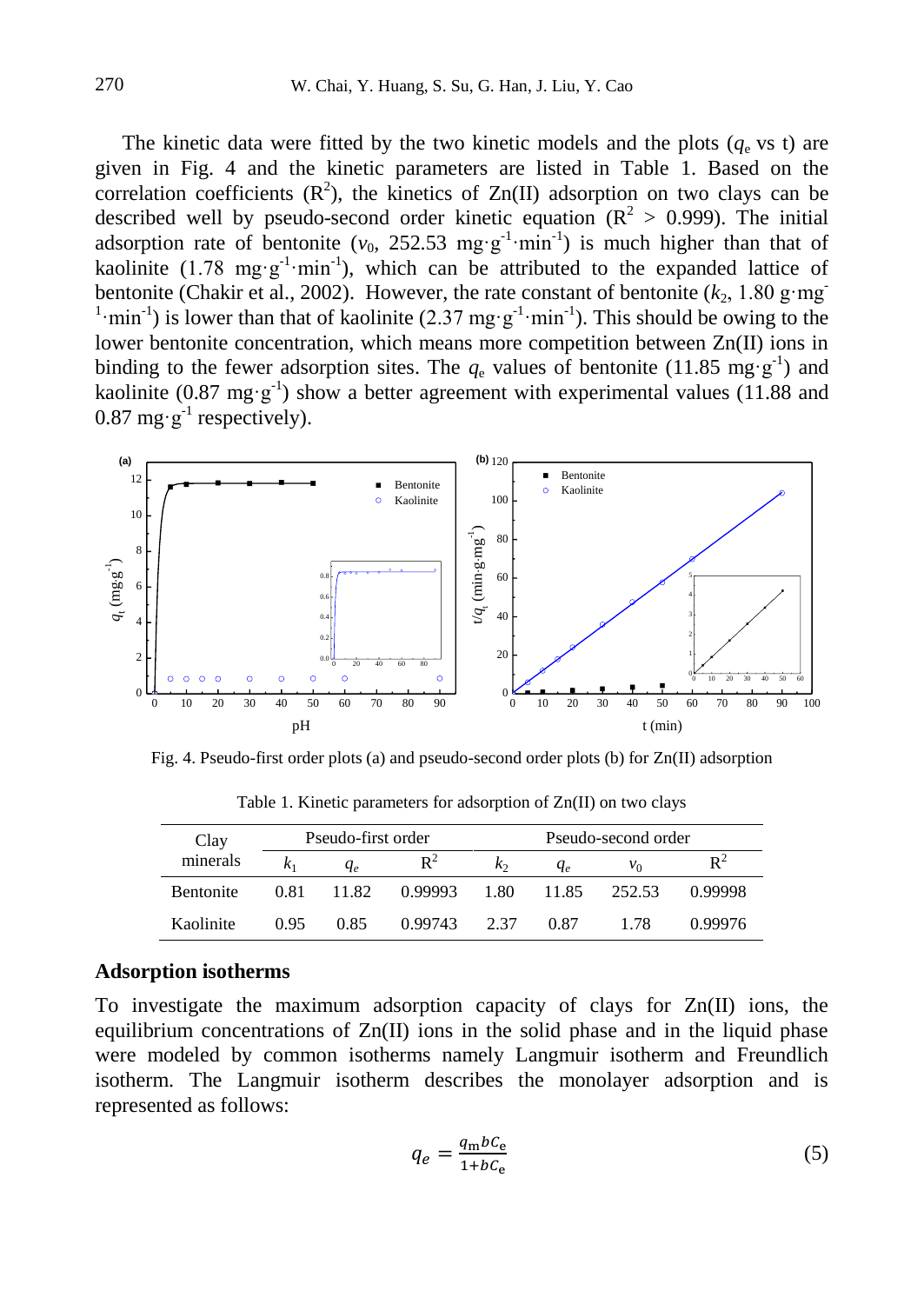where  $q_m$  (mg·g<sup>-1</sup>) is the maximum adsorption capacity, and *b* (dm<sup>3</sup>·mg<sup>-1</sup>) is the Langmuir constant connected with the free energy of adsorption and represents the affinity of metal ions to the binding sites on the adsorbent (Wang et al., 2008).

The Freundlich isotherm can be applied to non-ideal adsorption on heterogeneous surfaces and multilayer adsorption and it is expressed by the following equation:

$$
q_{\rm e} = K_{\rm f} C_{\rm e}^{1/n} \tag{6}
$$

where  $K_f$  (mol<sup>1-(1/*n*)</sup> $\cdot$ dm<sup>3(1/*n*)</sup> $\cdot$ g<sup>-1</sup>) and *n* are the Freundlich constants, which respectively indicate the relative adsorption capacity and the adsorption intensity (Blanes et al., 2011). The magnitude 1/n ranging between 0 and 1 represents the favorability of adsorption and the surface heterogeneity. If 1/n is less than unity, it indicates favorable adsorption and when its value gets closer to zero, it indicates more heterogeneous adsorbent surface.



Fig. 5. Adsorption isotherms of Zn(II) on (a) bentonite and on (b) kaolinite. Lines represent the Langmuir model simulations



Fig. 6. Adsorption isotherms of Zn(II) on (a) bentonite and on (b) kaolinite. Lines represent the Freundlich model simulations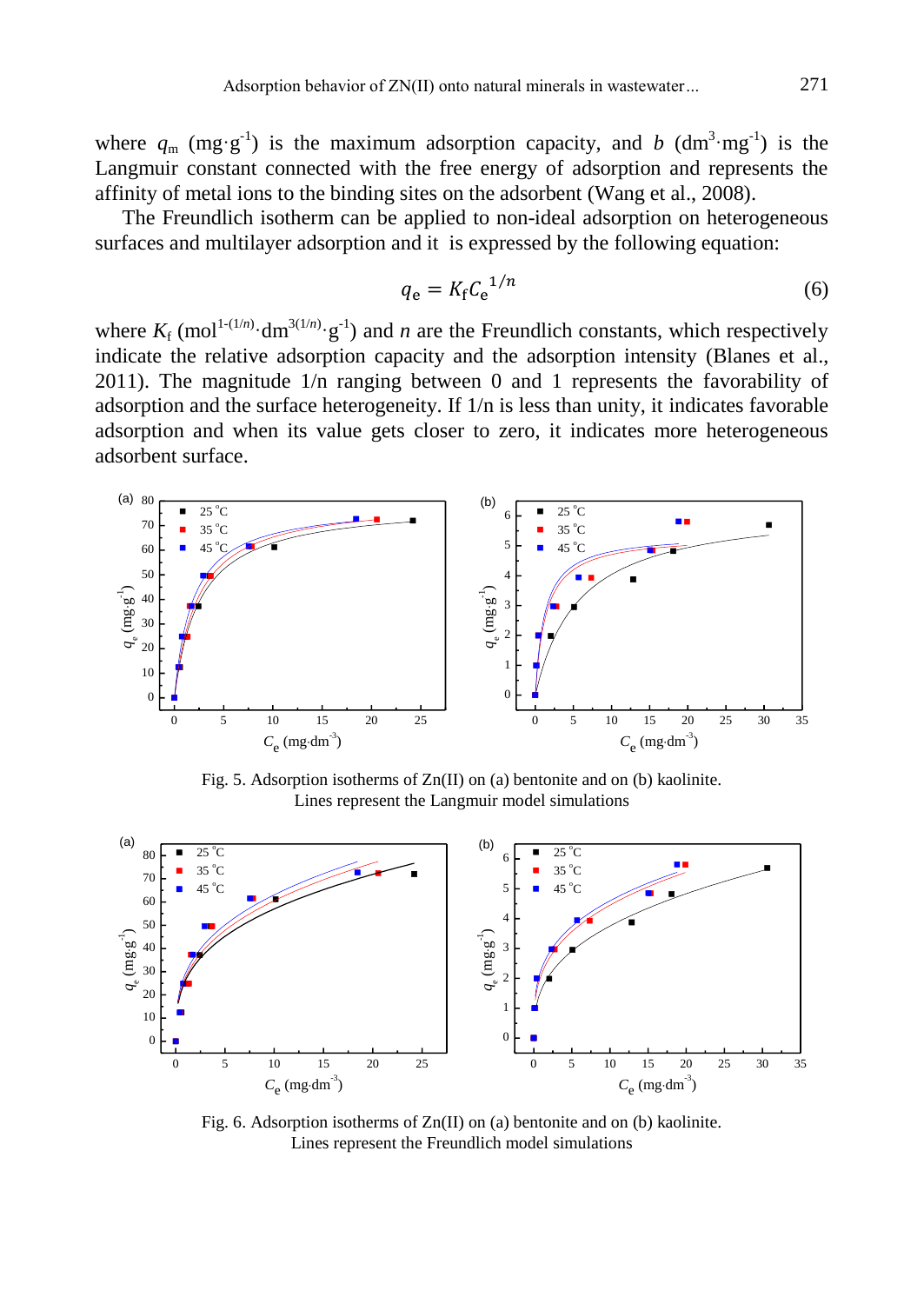The experimental data for  $Zn(II)$  equilibrium adsorption on two clays at 25, 35 and 45 °C are simulated with the Langmuir and Freundlich models. The fitting plots are illustrated in Fig. 5 and Fig. 6, and the isotherm parameters are shown in Table 2.

| Clay minerals    | $T$ <sup>o</sup> $C$ | Langmuir model |      |        | Freundlich model |      |        |
|------------------|----------------------|----------------|------|--------|------------------|------|--------|
|                  |                      | $q_m$          | b    | $R^2$  | $K_{\rm f}$      | n    | $R^2$  |
| <b>Bentonite</b> | 25                   | 79.20          | 0.39 | 0.9932 | 26.38            | 2.99 | 0.8880 |
|                  | 35                   | 80.76          | 0.42 | 0.9853 | 27.59            | 2.93 | 0.8814 |
|                  | 45                   | 79.07          | 0.53 | 0.9956 | 29.34            | 3.01 | 0.9050 |
|                  | 25                   | 6.35           | 0.17 | 0.9411 | 1.62             | 2.74 | 0.9868 |
| Kaolinite        | 35                   | 5.36           | 0.72 | 0.9078 | 2.13             | 3.13 | 0.9687 |
|                  | 45                   | 5.40           | 0.82 | 0.9150 | 2.31             | 3.35 | 0.9760 |

Table 2. Adsorption isotherm data for adsorption of Zn(II) on two clays

Comparing the correlation coefficients  $(R^2)$ , the Langmuir model can best fit the adsorption data of bentonite at the given concentration range, and the Freundlich model can best fit the adsorption data of kaolinite. The parameter *n* for bentonite and kaolinite respectively varied from 2.93 to 3.01, 2.74 to 3.35, and  $1/n < 1$  confirms that the adsorptions of two clays for  $Zn(II)$  ions are favorable adsorption. The affinity index  $b$  demonstrates that the affinity between two clays and  $Zn(II)$  decreased with temperature, and bentonite has a better affinity with  $Zn(\Pi)$  than kaolinite at 25 °C. Based on the Langmuir isotherm, the maximum adsorption of bentonite and kaolinite can be attained, ranging from 79.07 to 80.76 mg·g<sup>-1</sup> and from 5.36 to 6.35 mg·g<sup>-1</sup>, respectively. The Freundlich adsorption maxima of bentonite are 282-288% of the initial CEC of bentonite and 122-145% of the initial CEC of kaolinite. Metal hydroxide precipitation formed in the Zn-clay system because the adsorption capacity of  $Zn^{2+}$  surpasses the CEC of clays (Bingham et al., 1964; Udo et al., 1970). The higher  $q_m$  values of bentonite than kaolinite could be related to the more negative potential, large specific surface area and higher CEC value of bentonite than kaolinite (Alvarez-Ayuso et al., 2003).

### **Effect of temperature and adsorption thermodynamics**

The effect of temperature on the adsorption capacity is displayed in Fig. 7.

Obviously shown in Fig.7, the adsorption capacities of bentonite and kaolinite slightly increase with the increasing temperature. This result is owing to the faster mobility and diffusion of  $Zn(II)$  ions from solution to clay- $Zn(II)$  interface at a higher temperature. This seemingly indicates that the adsorptions of two clays for  $Zn(\Pi)$  are endothermic processes. Actually, this needs the support of thermodynamic data.

The thermodynamic parameters for  $Zn(II)$  adsorption process, free Gibbs energy  $(\Delta G, kJ \cdot mol^{-1})$ , enthalpy  $(\Delta H, kJ \cdot mol^{-1})$  and entropy  $(\Delta S, kJ \cdot K^{-1} \cdot mol^{-1})$  can be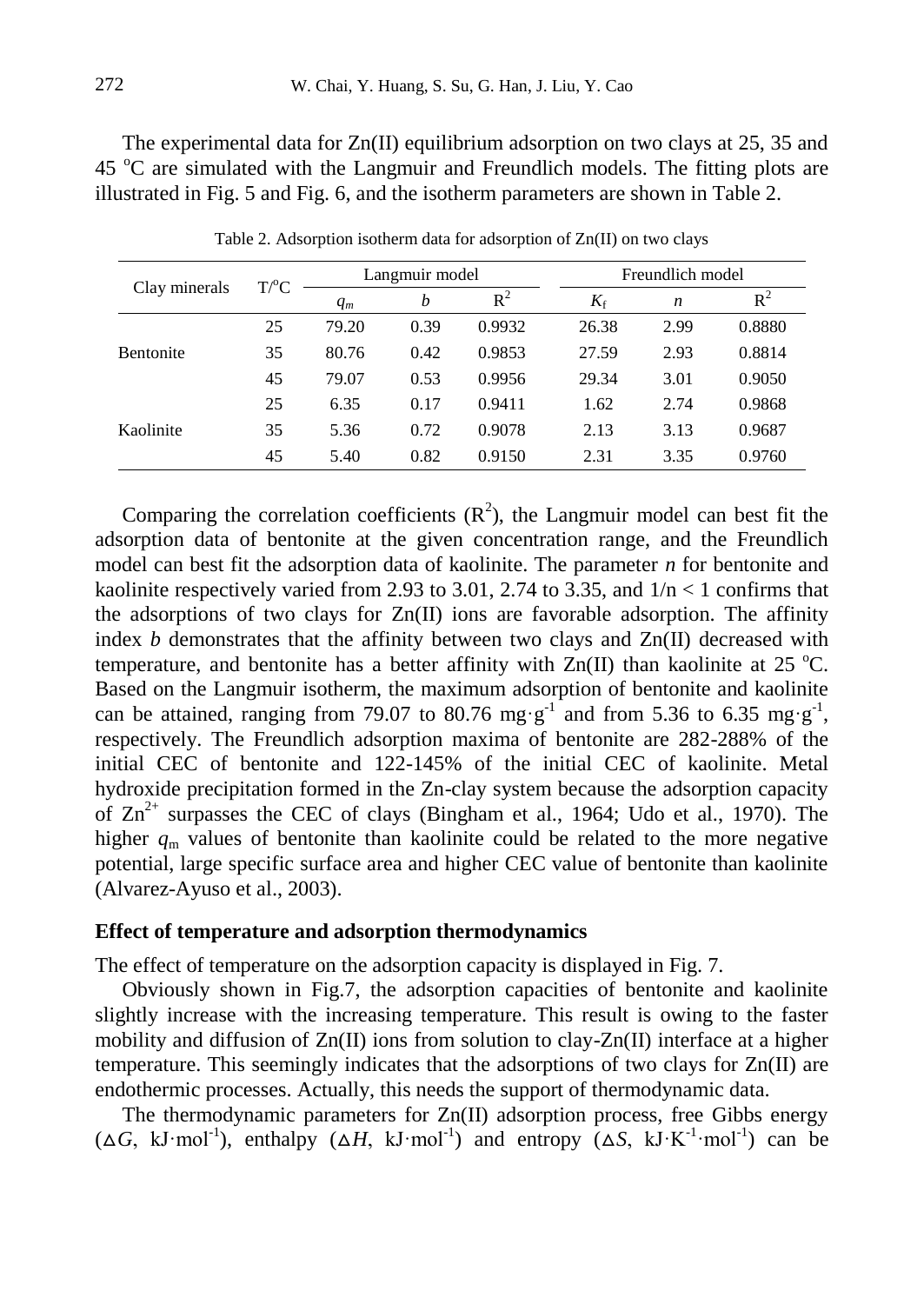calculated from the temperature dependent adsorption isotherms using the following equations (Bhattacharyya et al., 2011; Futalan et al., 2011):

$$
\Delta G = -RT \ln K \tag{7}
$$

$$
\ln K = \frac{\Delta S}{R} - \frac{\Delta H}{RT} \tag{8}
$$

where *K* is from the Langmuir and Freundlich equations (Humpola et al., 2013), *R* is the universal gas constant  $(J \text{·mol}^{-1} K^{-1})$ , and T is the solution temperature (K). The plot of ln*K* vs  $1/T$  is linear with the slope and the intercept giving values of  $\Delta H$  and  $\Delta S$ . The results can be found in Table 3.



Fig. 7. Effect of system temperature on Zn(II) adsorption

Table 3. Thermodynamic data for adsorption of Zn(II) on two clays

| Clay minerals | ΔH    | ΔS   | $\Delta G$     |                |                |  |
|---------------|-------|------|----------------|----------------|----------------|--|
|               |       |      | $25^{\circ}$ C | $35^{\circ}$ C | $45^{\circ}$ C |  |
| Bentonite     | 12.02 | 0.03 | 2.33           | 2.22           | 1.68           |  |
| Kaolinite     | 14.13 | 0.05 | $-1.19$        | $-1.94$        | $-2.22$        |  |

The values of  $\Delta G$  for bentonite are positive, indicating that the adsorption of  $\text{Zn(II)}$ ions on bentonite is non-spontaneous at 25–45  $\degree$ C and  $\triangle G$  decreases from 2.33 to 1.68  $kJ \cdot mol^{-1}$  with the increasing temperature, demonstrating that the adsorption becomes less non-spontaneous. This is supported by the fact that bentonite has positive  $\Delta H$ value  $(12.02 \text{ kJ·mol}^{-1})$ . It signifies that the adsorption process is endothermic and causes an increase in the entropy ( $\Delta S = 0.03$  kJ·K<sup>-1</sup>·mol<sup>-1</sup>). Hence increasing the temperature resulted to an increase in the Zn(II) adsorption capacity of bentonite. On the contrast, the negative  $\Delta G$  for kaolinite indicates the spontaneous adsorption process, and the adsorption process of kaolinite for Zn(II) becomes more spontaneous with the temperature increasing. The adsorption process of kaolinite is also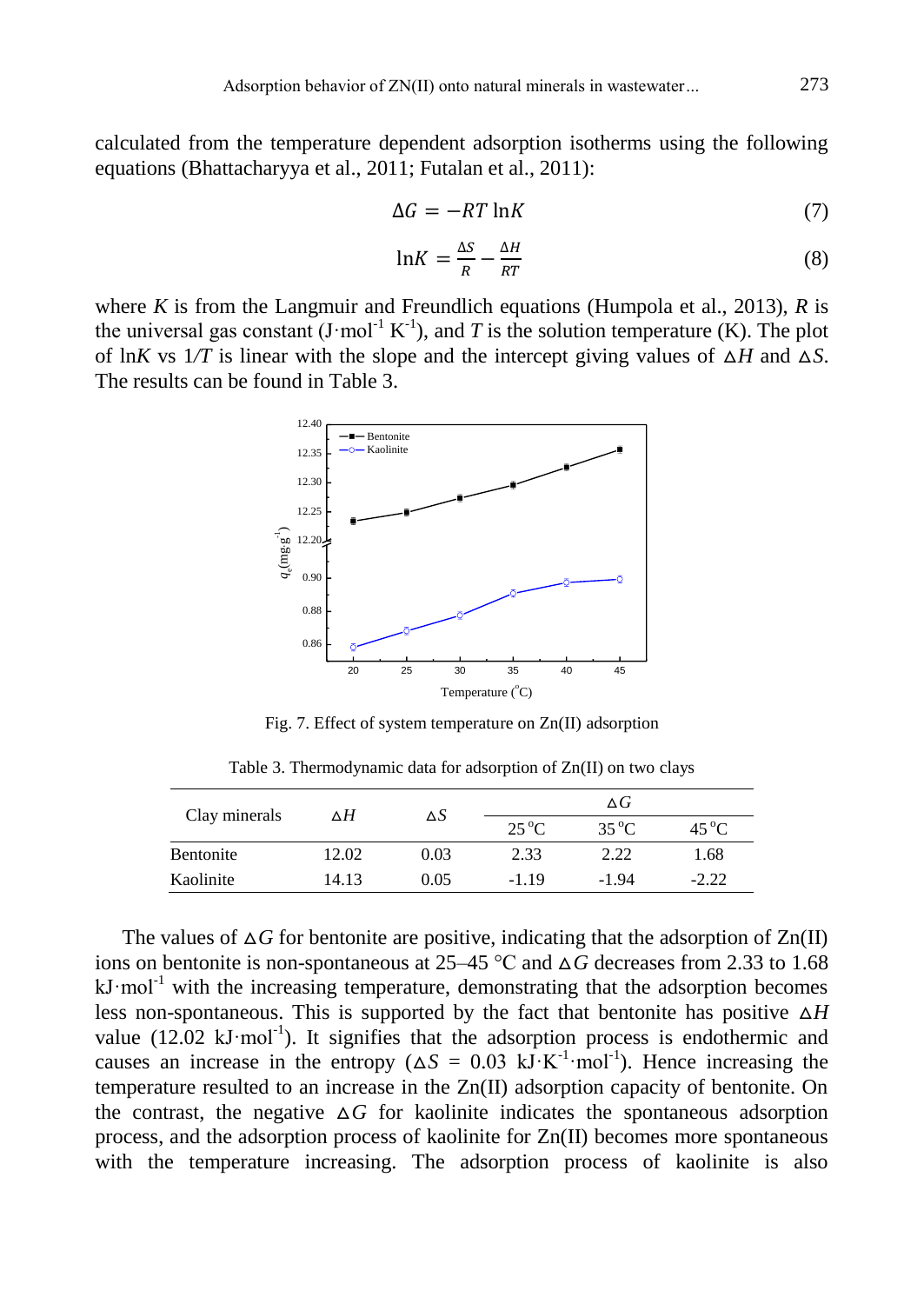endothermic ( $\Delta H = 14.13 \text{ kJ·mol}^{-1}$ ) and causes an increase in the entropy ( $\Delta S = 0.05$ )  $kJ \cdot K^{-1}$ ·mol<sup>-1</sup>). These results demonstrate that increasing temperature is beneficial to adsorption of the two clays.

#### **Effect of clays structural properties**

In order to explore the differences of the adsorption behavior between two clays, morphological and microstructural characterizations of the samples were performed.



Fig. 8. The microphotographs of two clays before (a and c) and after (b and d) adsorption



Fig. 9. Cumulative distribution of clay particle sizes before ■ and after▲ adsorption

The microphotographs of two clays and the particle sizes before and after adsorption are shown in Figs. 8 and 9. It is obvious that the apparent particle sizes of two clays turn larger after adsorption, and  $d_{90}$  of bentonite increased from 2.79 to 5.38 μm, and kaolinite from 8.63 to 9.54 μm. The aggregation of clay particles should be attributed to the adsorption of positively charged Zn(II) ions onto the surfaces of clays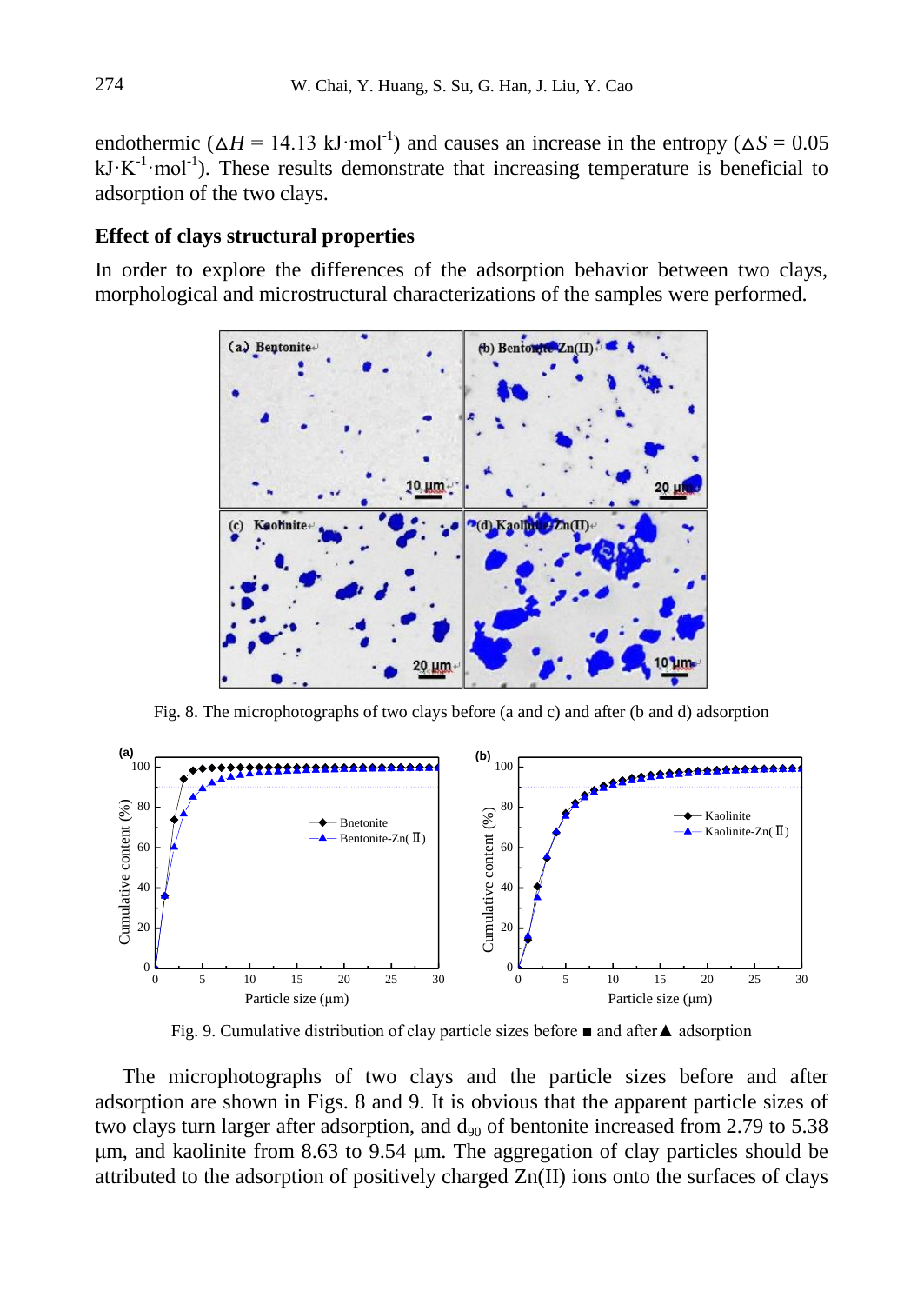through electrostatic attraction and the negative surface of clays was partially neutralized, which reduced the repulsion of clay particles. The smaller change of kaolinite particle sizes is owing to the lower adsorption capacity.

The SEM micrographs of two clays are shown in Fig. 10.



Fig. 10. SEM images of (a) bentonite and (b) kaolinite

It is obvious from Fig. 10a that, the surface of bentonite is consistent with schistose structures, which are favorable for Zn(II) adsorption. Contrastively, the kaolinite presents a relatively different surface morphology (Fig. 10b). The kaolinite particles are relatively smoother, with small fragmented and block particles adhering on the surface. These may be the reason that kaolinite has a smaller specific surface area than bentonite, which further result in the lower adsorption capacity of kaolinite.

The XRD analysis of two clays before and after adsorption of 600 mg·dm<sup>-3</sup>  $\text{Zn(II)}$ are shown in Fig. 11. After adsorption, the basal spacing of bentonite increased from 1.4471 nm to 1.48661 nm, while that of kaolinite increased from 0.6992 to 0.71268 nm. These results indicate that  $Zn(\Pi)$  ions were adsorbed into the interlayer by the electronic attraction (eq. 9) and aroused the increase of layer spacing. Obviously, the spacing change of bentonite is less than that of kaolinite, though bentonite has the larger layer spacing and higher adsorption capacities. These should attribute to the cation exchange reaction of  $Zn(II)$  ions with interstratified  $Na<sup>+</sup>$  ions of bentonite (eq. 10), and  $Zn(II)$  ions have smaller diameters (0.074 nm) than interstratified  $Na^+$  (0.095 nm) (Nightingale Jr., 1959). Therefore, regarding to the mechanism of  $Zn(II)$  ions entering into the interlays, it can be concluded that the electronic attraction is the main adsorption mechanism for two clays, and interlayer cation exchange is another adsorption mechanism for bentonite.

$$
\equiv X^- + Zn^{2+} \leftrightarrow \equiv X_3^- \cdot Zn^{2+} \tag{9}
$$

$$
2 \equiv X^{-} \cdot Na^{+} + Zn^{2+} \leftrightarrow \equiv X_{2}^{-} \cdot Zn^{2+} + 2Na^{+} \,. \tag{10}
$$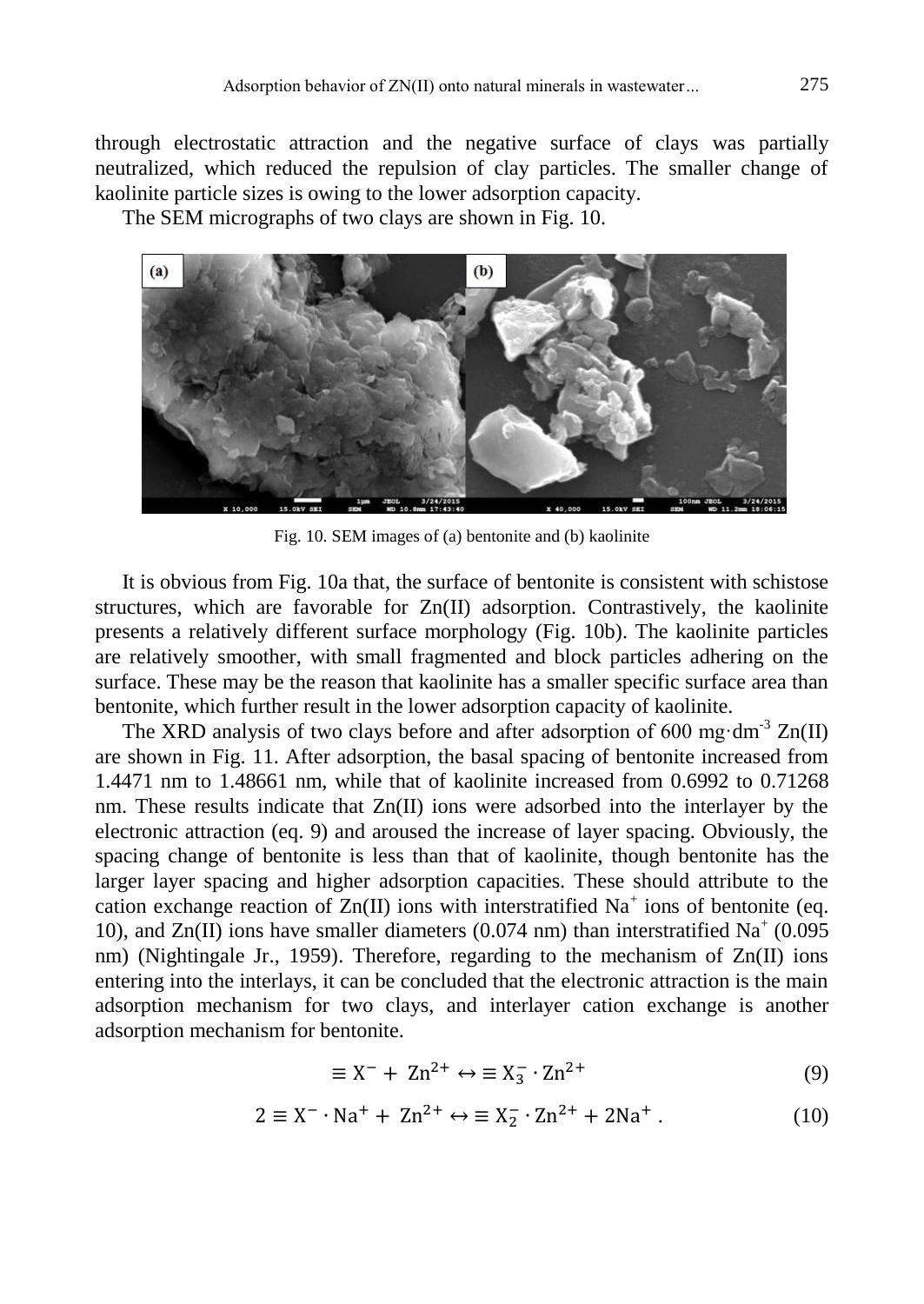

Fig. 11. The XRD patterns of bentonite (a) and kaolinite (b)

## **Conclusions**

The adsorption behaviors of Zn(II) onto bentonite and kaolinite were investigated under various conditions. The adsorption capacities of two clays increase with the increase of contact time, solution pH and system temperature. The adsorption process that can be best described by pseudo-second order kinetic model, is governed by both electrostatic attraction and ion exchange mechanisms. The adsorption rate of two clays is much higher at the first 5 min and then turns slow afterward. Equilibrium is achieved practically in 30 min and 60 min respectively for bentonite and kaolinite. The equilibrium adsorption data of bentonite and kaolinite are fitted well by Langmuir model and Freundlich model, respectively. The adsorptions of two clays for Zn(II) are both favorable adsorption, and bentonite has a better affinity with Zn(II) than kaolinite at 25  $^{\circ}$ C. Adsorption thermodynamics indicate that the adsorptions of two clays for Zn(II) ions are both endothermic processes. The adsorption of bentonite is nonspontaneous, while that of kaolinite is spontaneous. Bentonite and kaolinite are effective adsorbents for Zn(II) ions. The adsorption percentage can reach more than 95% for 100-600 mg·dm<sup>-3</sup>  $Zn(II)$  solution. Bentonite and kaolinite has potential for application in the treatment of high Zn(II)-containing lead-zinc mineral processing wastewater.

#### **Acknowledgments**

The financial supports from the National Science Fund of China (Nos. 51404213 and 51404214), the Development Fund for Outstanding Young Teachers of Zhengzhou University (No.1421324065) and the Key Research Project for Universities of Henan Province (17A450001) are gratefully acknowledged.

#### **References**

ALVAREZ-AYUSO E. and GARCIA-SANCHEZ A., 2003, *Removal of heavy metals from waste waters by natural and Na-exchanged bentonites*. Clay. Clay Miner. 51: 475-480.

APRILE F. and LORANDI R., 2012. *Evaluation of cation exchange capacity (CEC) in tropical soils using four different analytical methods*. J. Agric. Sci. 4: 278–289.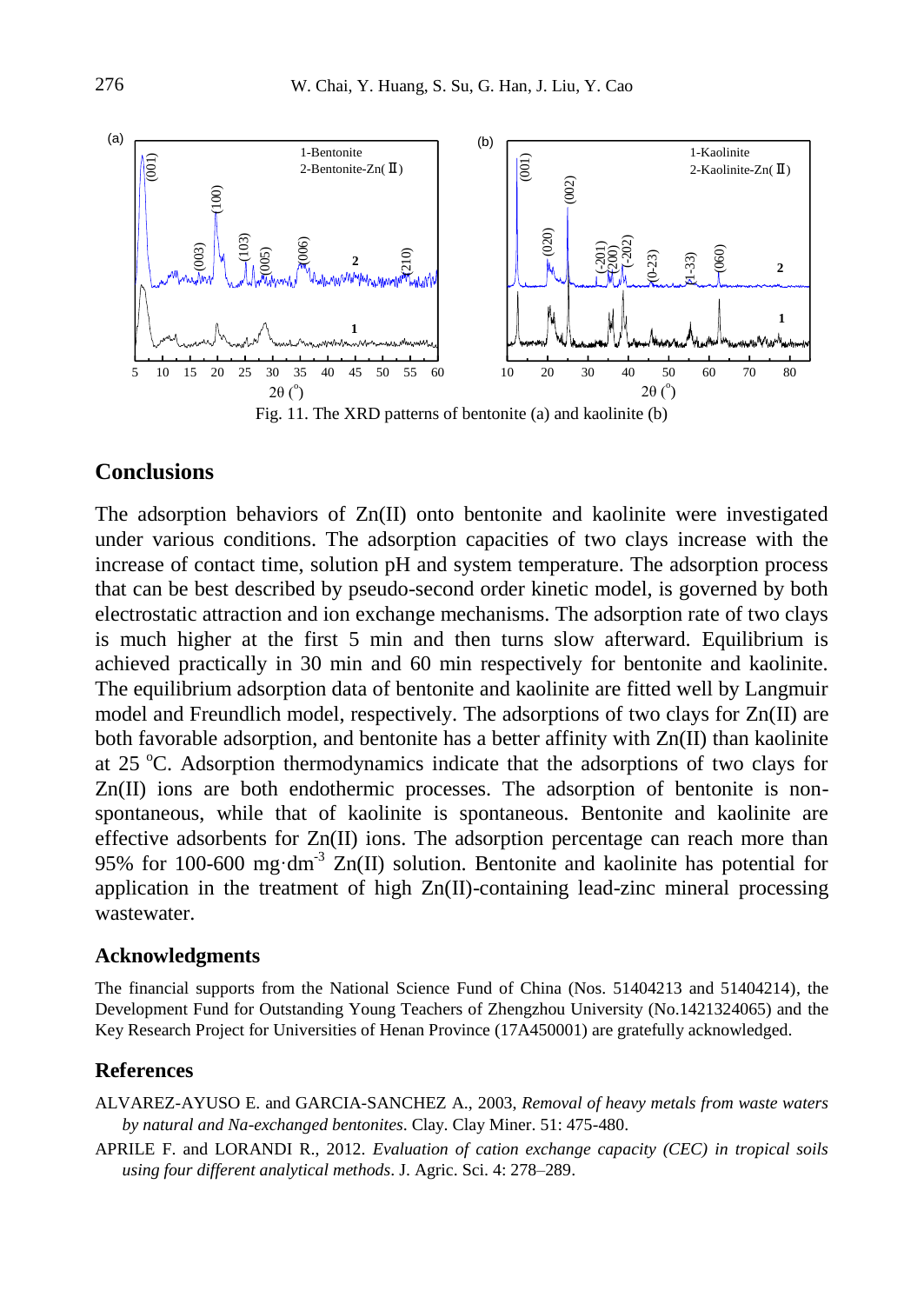- ARIAS F., SEN T.K., 2009, *Removal of zinc metal ion (Zn2+) from its aqueous solution by kaolin clay mineral: A kinetic and equilibrium study*. Colloids Surf., A 348: 100-108.
- BEREKET G., ARO A.Z. and OZEL M.Z., 1997, *Removal of Pb(II), Cd(II), Cu(II), and Zn(II) from Aqueous Solutions by Adsorption on Bentonite*. J. Colloid Interface Sci. 187: 338-43.
- BHATTACHARYYA K.G., GUPTA S.S., 2011, *Removal of Cu(II) by natural and acid-activated clays: An insight of adsorption isotherm, kinetic and thermodynamics*. Desalination 272: 66-75.
- BINGHAM F.T., PAGE A.L., SIMS J.R., 1964, *Retention of cu and zn by H-Montmorillonite*. Soil Sci. Soc. Am. J. 28: 351-354.
- BLANES P., CONG C., CORTADI A., FRASCAROLI M., GATTUSO M., GARCIA S., GONZÁLEZ J., HARADA M., MATULEWICZ C., NIWA Y., PRADO H., SALA L., 2011, *Biosorption of trivalent chromium from aqueous solution by red seaweed polysiphonia nigrescens*. J. Water Resour. Prot. 03: 832-843.
- CHAKIR A., BESSIERE J., KACEMI K.E., MAROUF B., 2002, *A comparative study of the removal of trivalent chromium from aqueous solutions by bentonite and expanded perlite*. J. Hazard. Mater. 95: 29-46.
- CHEN J., LIU R., SUN W., QIU G., 2009, *Effect of mineral processing wastewater on flotation of sulfide minerals*. T. Nonferr. Metal. Soc. 19: 454-457.
- CHEN Q., LUO Z., HILLS C., XUE G., TYRER M., 2009, *Precipitation of heavy metals from wastewater using simulated flue gas: Sequent additions of fly ash, lime and carbon dioxide*. Water Res. 43: 2605-2614.
- DUKIC A.B., KUMRIĆ K.R., VUKELIC N.S., DIMITRIJEVIC M.S., BASCAREVIC Z.D., KURKO S.V., MATOVIĆ L.L., 2015, *Simultaneous removal of*  $Pb^{2+}$ *,*  $Cu^{2+}$ *,*  $Zn^{2+}$  *and*  $Cd^{2+}$  *<i>from highly acidic solutions using mechanochemically synthesized montmorillonite-kaolinite/TiO<sup>2</sup> composite*. Appl. Clay Sci. 103: 20-27.
- EL-ASHTOUKHY E.S.Z., AMIN N.K., ABDELWAHAB O., 2008, *Removal of lead (II) and copper (II) from aqueous solution using pomegranate peel as a new adsorbent*. Desalination 223: 162-173.
- FU F., WANG Q., 2011, *Removal of heavy metal ions from wastewaters: A review*. J. Environ. Manage. 92: 407-418.
- FUTALAN C.M., KAN C., DALIDA M.L., HSIEN K., PASCUA C., WAN M., 2011, *Comparative and competitive adsorption of copper, lead, and nickel using chitosan immobilized on bentonite*. Carbohyd. Polym. 83: 528-536.
- GERENTE C., LEE V.K.C., CLOIREC P.L., MCKAY G., 2007, *Application of chitosan for the removal of metals from wastewaters by adsorption-mechanisms and models review*. Crit. Rev. Env. Sci. Tec. 37: 41-127.
- GU X., EVANS L.J., 2007, *Modelling the adsorption of Cd(II), Cu(II), Ni(II), Pb(II), and Zn(II) onto Fithian illite*. J. Colloid Interf. Sci. 307: 317-325.
- GU X., EVANS L.J., 2008, *Surface complexation modelling of Cd(II), Cu(II), Ni(II), Pb(II) and Zn(II) adsorption onto kaolinite*. Geochim. Cosmochim. Ac. 72: 267-276.
- GU X., EVANS L.J., BARABASH S.J., 2010, *Modeling the adsorption of Cd (II), Cu (II), Ni (II), Pb (II) and Zn (II) onto montmorillonite*. Geochim. Cosmochim. Ac. 74: 5718-5728.
- HUANG Y., HAN G., LIU J., WANG W., 2016, *A facile disposal of Bayer red mud based on selective flocculation desliming with organic humics*. J Hazard Mater, 301: 46-55.
- HUANG Y., HAN G., LIU J., CHAI W., WANG W., YANG S., SU S., 2016, *A stepwise recovery of metals from hybrid cathodes of spent Li-ion batteries with leaching-flotation-precipitation process.* J Power Sources, 325: 555-564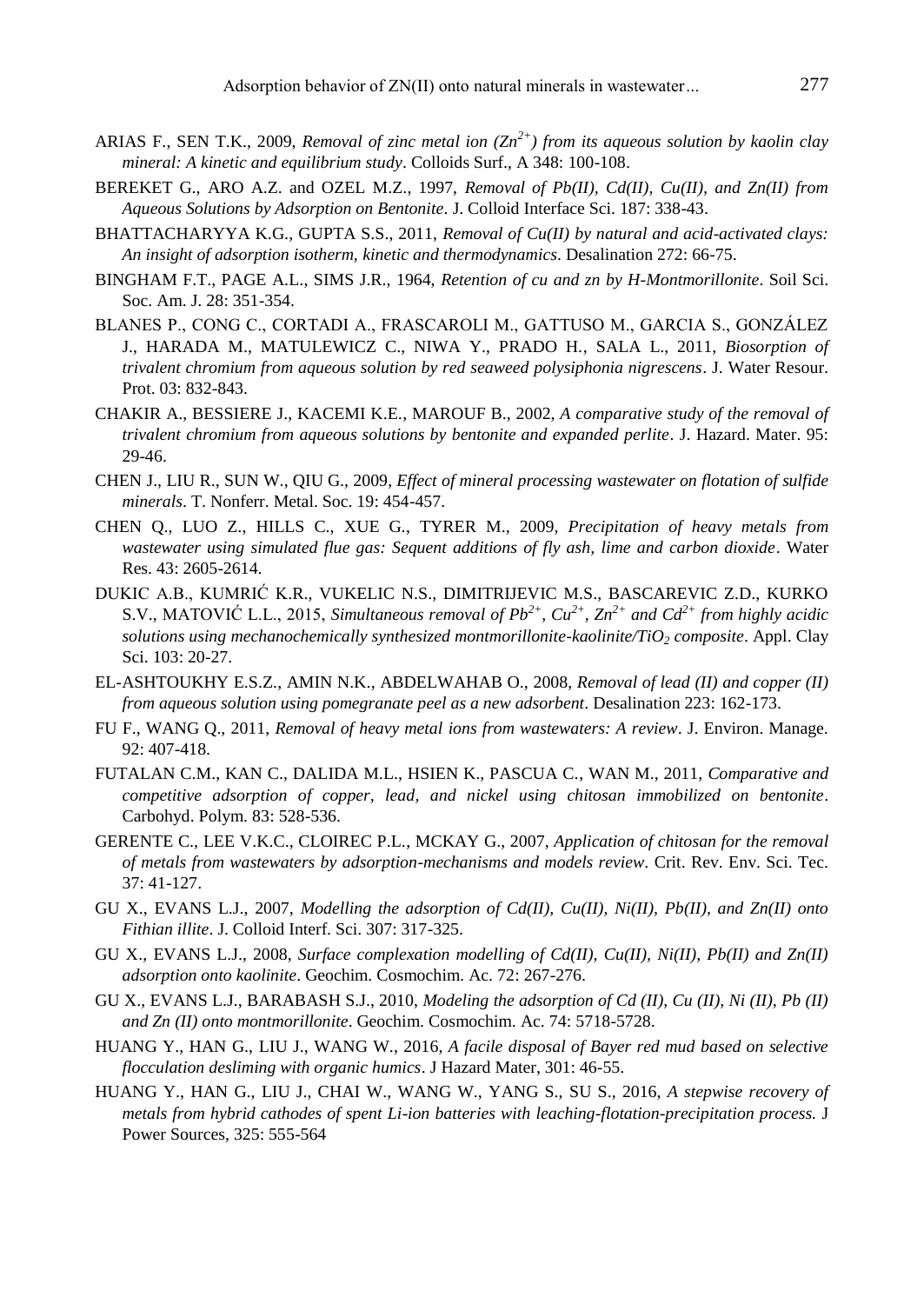- KAYA A., OREN A.H., 2005, *Adsorption of zinc from aqueous solutions to bentonite*. J. Hazard. Mater. 125: 183-189.
- HUMPOLA P.D., ODETTI H.S., FERTITTA A.E., VICENTE J.L., 2013, *Thermodynamic analysis of adsorption models of phenol in liquid phase on different activated carbons*. J. Chil. Chem. Soc. 58: 1541-1544.
- JACKSON M., 1962. *Soil Chemical Analysis*. New York: Prentice-Hall Inc.
- JIANG M., JIN X., LU X., CHEN Z., 2010, *Adsorption of Pb(II), Cd(II), Ni(II) and Cu(II) onto natural kaolinite clay*. Desalination 252: 33-39.
- KAYA A., OREN A.H., 2005, *Adsorption of zinc from aqueous solutions to bentonite*. J. Hazard. Mater. 125: 183-189.
- KUBILAY S., GURKAN R., SAVRAN A. and SAHAN T., 2007, *Removal of Cu(II), Zn(II) and Co(II) ions from aqueous solutions by adsorption onto natural bentonite*. Adsorption 13: 41-51.
- LOLLINO G., GIORDAN D., THURO K., CARRANZA-TORRES C., WU F., MARINOS P., DELGADO C., YE W.M., HE Y., CHEN Y.G., CHEN B., CUI Y.J., 2015, *Adsorption, Desorption and competitive adsorption of heavy metal ions from aqueous solution onto GMZ01 bentonite*. Applied Geology for Major Engineering Projects. Springer International Publishing, 533-536.
- MAVROV V., STAMENOV S., TODOROVA E., CHMIEL H., ERWE T., 2006, *New hybrid electrocoagulation membrane process for removing selenium from industrial wastewater*. Desalination 201: 290-296.
- MELICHOVA Z., HROMADA L., 2013, *Adsorption of Pb2+ and Cu2+ ions from aqueous solutions on natural bentonite*. Pol. J. Environ. Stud. 22: 457-464.
- MELLAH A., CHEGROUCHE S., 1997, *The removal of zinc from aqueous solutions by natural bentonite*. Water Res. 31: 621-629.
- MOHAN D., CHANDER S., 2006, *Removal and recovery of metal ions from acid mine drainage using lignite-a low cost sorbent*. J. Hazard. Mater. 137: 1545-1553.
- MUSSO T.B., PAROLO M.E., PETTINARI G., FRANCISCA F.M., 2014, *Cu(II) and Zn(II) adsorption capacity of three different clay liner materials*. J. Environ. Manage. 146: 50-58.
- NIGHTINGALE JR., E.R., 1959, *Phenomenological theory of ion solvation. Effective radii of hydrated ions*. J. Phys. Chem. 63: 1381-1387.
- NIRIELLA D. and CARNAHAN R.P., 2006, *Comparison study of zeta potential values of bentonite in salt solutions*. J. Disper. Sci. Technol. 27: 123-131.
- NUÑEZ P., HANSEN H.K., AGUIRRE S., MAUREIRA C., 2011, *Electrocoagulation of arsenic using iron nanoparticles to treat copper mineral processing wastewater*. Sep. Purif. Technol. 79: 285-290.
- POLAT H., ERDOGAN D., 2007, *Heavy metal removal from waste waters by ion flotation*. J. Hazard. Mater. 148: 267-273.
- SEN T.K., GOMEZ D., 2011, *Adsorption of zinc (Zn2+) from aqueous solution on natural bentonite*. Desalination 267: 286-294.
- SHETA A.S., FALATAH A.M., AL-SEWAILEM M.S., KHALED E.M., SALLAM A.S.H., 2003, *Sorption characteristics of zinc and iron by natural zeolite and bentonite*. Micropor. Mesopor. Mat. 61: 127-136.
- SINGANAN M., 2011, *Removal of lead(II) and cadmium(II) ions from wastewater using activated biocarbon*. Science Asia 37: 115-119.
- SRIVASTAVA P., SINGH B., ANGOVE M., 2005, *Competitive adsorption behavior of heavy metals on kaolinite*. J. Colloid Interf. Sci. 290: 28-38.
- UDO E.J., BOHN H.L., TUCKER T.C., 1970, *Zinc adsorption by calcareous soils*. Soil Sci. Soc. Am. J. 34: 405-407.